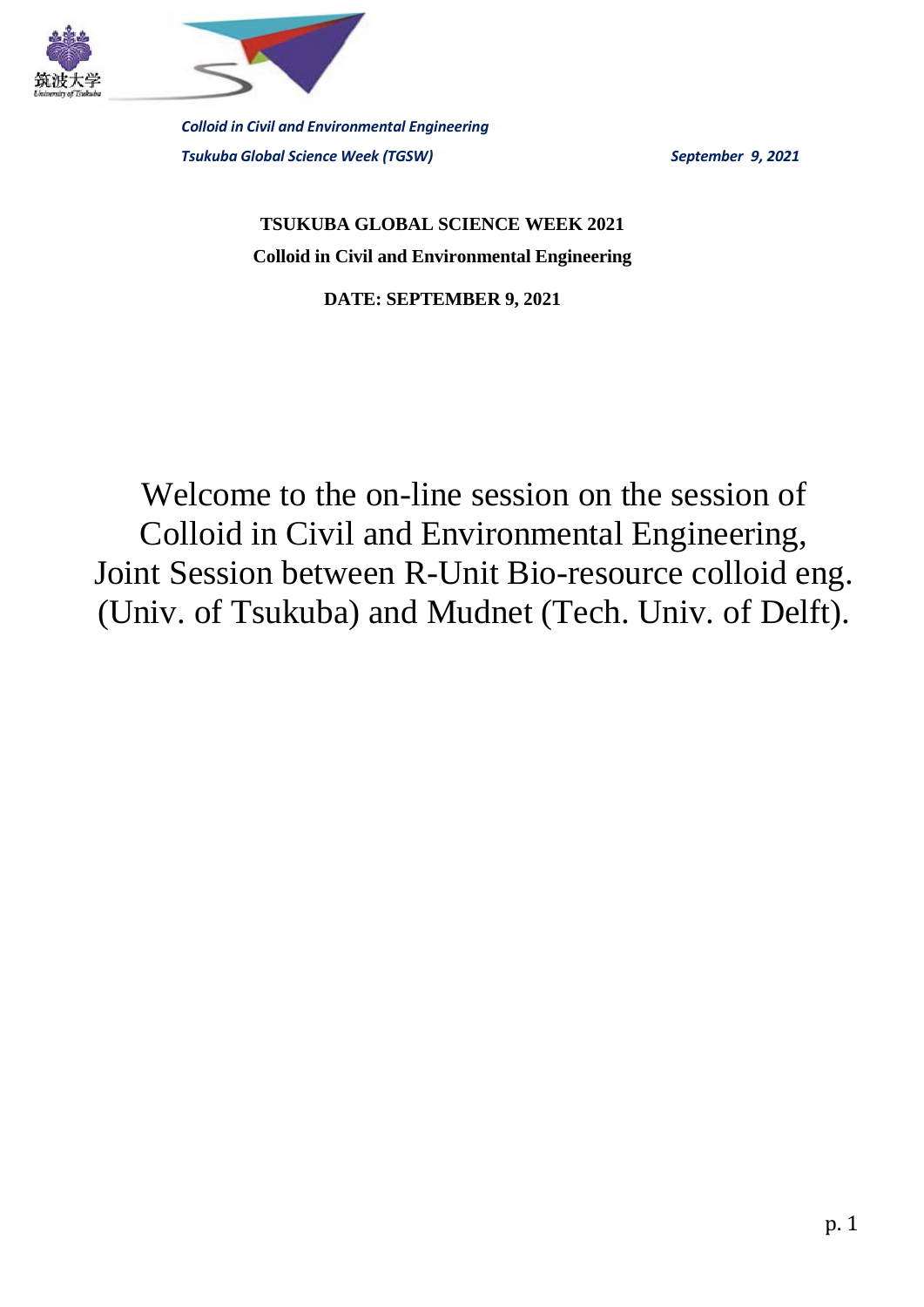



*Colloid in Civil and Environmental Engineering*

*Tsukuba Global Science Week (TGSW) September 9, 2021*

*Session Name: "Colloid in Civil and Environmental Engineering".*

Discussion in the research unit of Bio-resource colloid engineering has confirmed the validity of colloid and interface science for interdisciplinary discussion. That is, colloid science can be an important basis for the research development in water, soil, food, pulp and paper, waste and resources management. In order to make full use of the results along the mission for next generation such as realization of carbon neutral society, SDGs, counter measure against microplastic pollution, the way of thinking in the field of civil and environmental engineering is considered to be practically useful. With this conclusion, we have decided to collaborate to organize joint session with grope of civil engineering in Delft University of Technology that is recently active as MUDNET in Europe. This opportunity will lead to construct a new global forum to enforce the knowledge of colloid engineering for the next generation.

## **"**コロイドと土木環境工学**"**

リサーチユニット生物資源コロイド工学では、水環境、土壌、食品、紙パルプ、廃棄物資 源管理などの生物資源科学の諸分野に共通する基礎にコロイド界面現象の理解があり、そ の有効性を様々な視点から確認してきました。こうした成果を、脱炭素社会の形成、SDGs 、マイクロプラスチック汚染対策など次世代の政策的ミッションに転化していく上では、 土木工学的な考え方を組み込んで強化する展開が有効と考えられます。そこで、TGSW2021 では、土木環境工学を中心に活躍される学内の研究者と協力し、オランダのデルフト工科 大学の水工グループにヨーロッパを中心に組織されているMUDNETとオンラインのジョイン トセッションを開催し、学術、並びにエンジニアリン上今後必要となる事項をグローバル な視点から討議し整理する機会を設けることにしました。

Session Web Page: https://tgsw.tsukuba.ac.jp/update/session/987/

**Session Organizer:**  Yasuhisa Adachi (Professor, Faculty of Life & Environmental Sciences, University of Tsukuba) **Co-organizer:** Takashi Matsusima (Professor, Faculty of Engineering, Information and Systems, University of Tsukuba) Motoyoshi Kobayashi (Associate Professor, Faculty of Life & Environmental Sciences, University of Tsukuba) Claire Chassagne (Associate professor, Faculty of Civil Engineering and Geosciences (CiTG) Department of Hydraulic Engineering, TU Delft, Nederland)

#### **Session: September 9, 2021 Time:** 13:50-18:40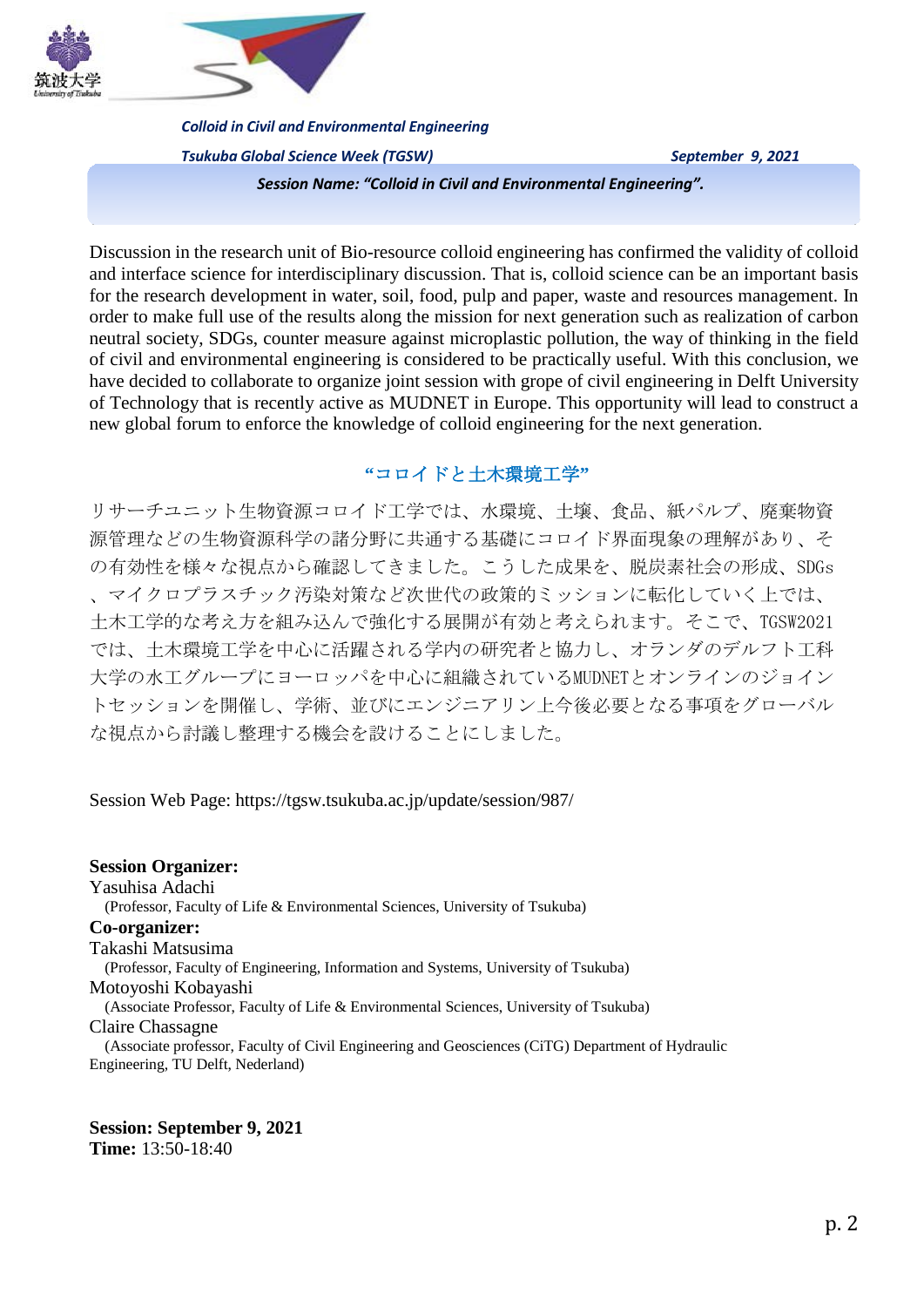



# Program: "Colloid in Civil and Environmental Engineering".

| 9th<br>September<br>2021 | <b>Free Theme No.4-4 (Online)</b>                                                    | <b>Colloid in Civil and Environmental</b><br><b>Engineering</b>                            |
|--------------------------|--------------------------------------------------------------------------------------|--------------------------------------------------------------------------------------------|
| $13:50-14:00$            | <b>Opening Remarks</b><br><b>Yasuhisa Adachi</b><br>Organizer, University of Tsukuba | <b>Chair and Time Keeper</b><br>Motoyoshi Kobayashi<br>Co-Organizer, University of Tsukuba |

## **Invited Lecture**

| $14:00-14:30$   | Claire Chassagne, TU Delft (Nederland)<br>"Using colloid engineering to the benefit of next generations: lessons learnt and<br>perspective"                                                        |
|-----------------|----------------------------------------------------------------------------------------------------------------------------------------------------------------------------------------------------|
| 14:30-14:50     | Takashi Matsushima, University of Tsukuba<br>"Geomechanical simulation from grain scale to river basin scale"                                                                                      |
| 14:50-15:00     | <b>Break</b>                                                                                                                                                                                       |
| 15:00-15:30     | Alessandro Tarantino, University of Strathclyde, Glasgow (Scotland, UK)<br>"Analysis of elementary mechanisms of clay particle interactions to gain insight into<br>compression behaviour of clay" |
| 15:30-15:50     | Azizul Hakim, University of Chittagong (Bangladesh)<br>"Strength of microplastic aggregates: effects of ionic valence"                                                                             |
| 15:50-16:00     | <b>Break</b>                                                                                                                                                                                       |
| $16:00 - 16:30$ | Seyed Ali Ghoreishian Amiri, Norwegian University of Science and Technology<br>(Norway)<br>"Constitutive modelling of clay & potential links to colloid science"                                   |
| 16:30-16:50     | Yuko Hatano, University of Tsukuba<br>"Mathematical modeling of radioactive nuclides in Lake Onuma, Mt. Akagi"                                                                                     |
| 16:50-17:00     | <b>Break</b>                                                                                                                                                                                       |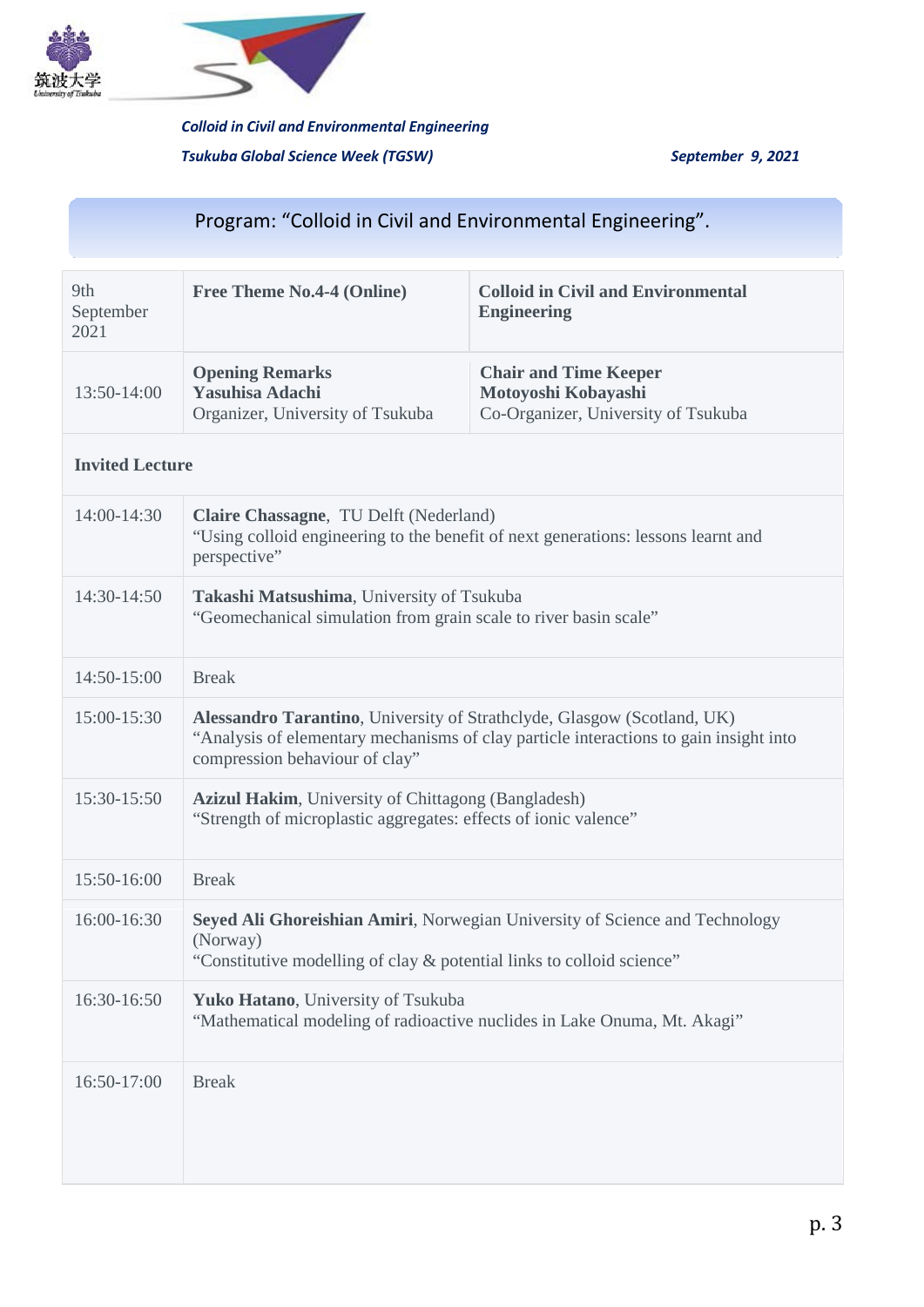



## *Colloid in Civil and Environmental Engineering*

## *Tsukuba Global Science Week (TGSW) September 9, 2021*

| <b>Short Presentations and Online Banquet</b> |                                                                                                                                                                                                                                                                                                                                                                                                             | <b>Moderator:</b><br><b>Takuya Sugimoto</b><br>University of Tsukuba |  |
|-----------------------------------------------|-------------------------------------------------------------------------------------------------------------------------------------------------------------------------------------------------------------------------------------------------------------------------------------------------------------------------------------------------------------------------------------------------------------|----------------------------------------------------------------------|--|
| 17:00-18:30                                   | <b>Short Presentations</b>                                                                                                                                                                                                                                                                                                                                                                                  |                                                                      |  |
|                                               | Atsushi Yamaguchi, Utsunomiya University<br>"Soil Erodibility by Concentrated flow and Shear Strength of a Shimajiri Maaji Soil with<br>a Cationic Polyelectrolyte"                                                                                                                                                                                                                                         |                                                                      |  |
|                                               | Feng Lili, North China University of Water Resources and Electric Power (China)<br>"Adsorption and flocculation kinetics of colloidal particles with polyelectrolyte at the<br>IEPs"<br>Yasuhito Hayashi, University of Tsukuba (Shigeki Wada Lab.)<br>"A size restriction of marine flocs by the fluid shear stress"<br>Yoko Kawashima, Public Works Research Institute<br>"Colloidal behavior of asphalt" |                                                                      |  |
|                                               |                                                                                                                                                                                                                                                                                                                                                                                                             |                                                                      |  |
|                                               |                                                                                                                                                                                                                                                                                                                                                                                                             |                                                                      |  |
|                                               | Xiaoyu Jiang, University of Tsukuba (Takashi Matsushima Lab.)<br>"Structural characteristics of ordered clusters in packs of ellipses"                                                                                                                                                                                                                                                                      |                                                                      |  |
|                                               | Falzul Habib Chowdhury, University of Tsukuba (Takashi Matsushima Lab.)<br>"Numerical Modeling of Failure and Flow of Natural Slope"                                                                                                                                                                                                                                                                        |                                                                      |  |
|                                               | <b>Online Mixer</b>                                                                                                                                                                                                                                                                                                                                                                                         |                                                                      |  |
|                                               |                                                                                                                                                                                                                                                                                                                                                                                                             |                                                                      |  |
| $18:30-$                                      | <b>Concluding Remarks</b><br>Yasuhisa Adachi, Organizer, University of Tsukuba                                                                                                                                                                                                                                                                                                                              |                                                                      |  |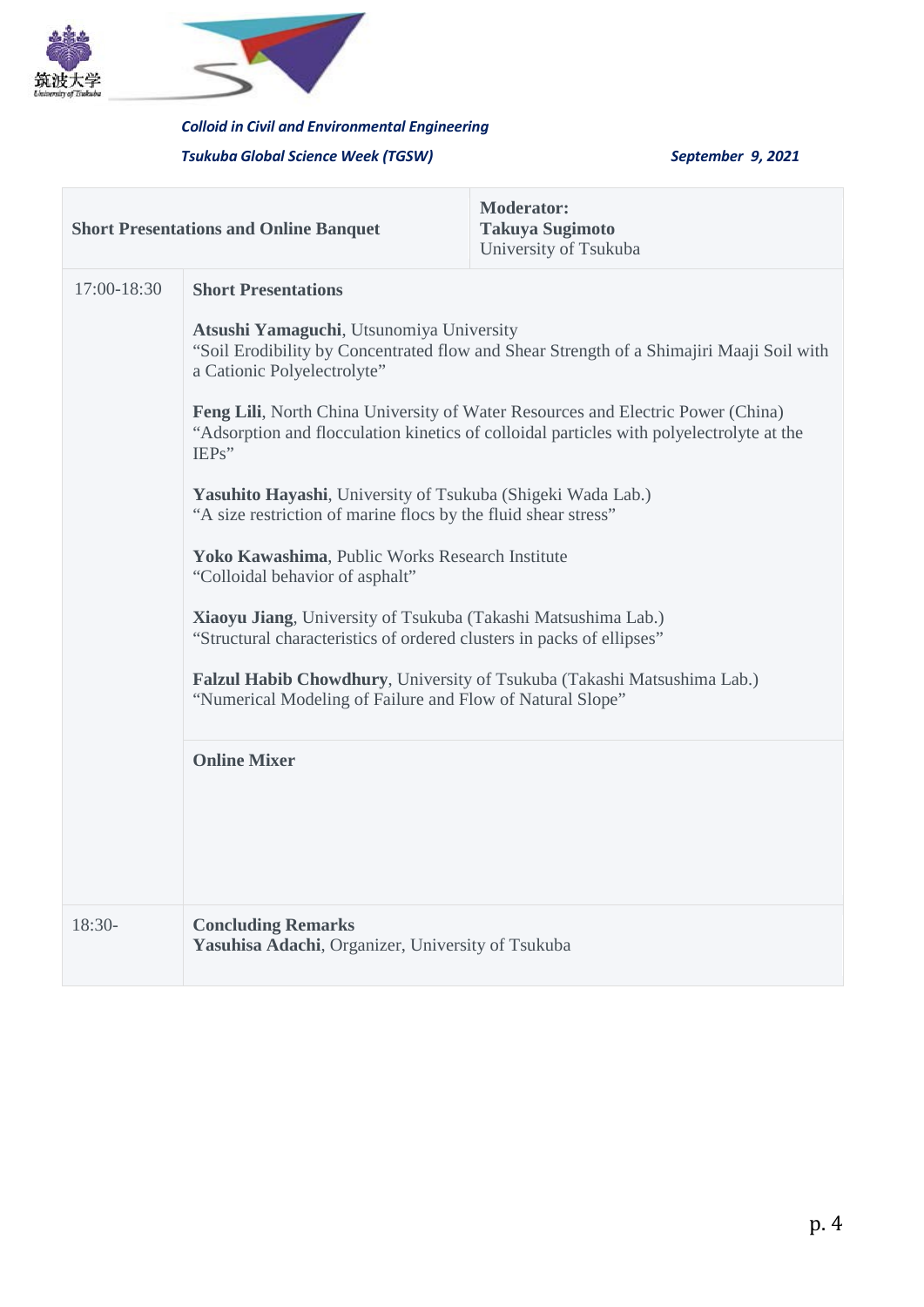



**Claire Chassagne**

Assistant professor Faculty of Civil Engineering and Geosciences (CiTG) Department of Hydraulic Engineering TU Delft

**Profile**

https://www.tudelft.nl/en/ceg/about-faculty/departments/hydraulic-engineering/sections/environmental-fluidmechanics/staff/dr-ir-c-claire-chassagne



#### **Takashi Matsushima**

Professor Faculty of Engineering, Information and Systems University of Tsukuba

**Profile** http://www.kz.tsukuba.ac.jp/~tmatsu/index\_eng.html

### **Alessandro Tarantino**

Professor Civil and Environmental Engineering University of Strathclyde, Glasgow (Scotland, UK)